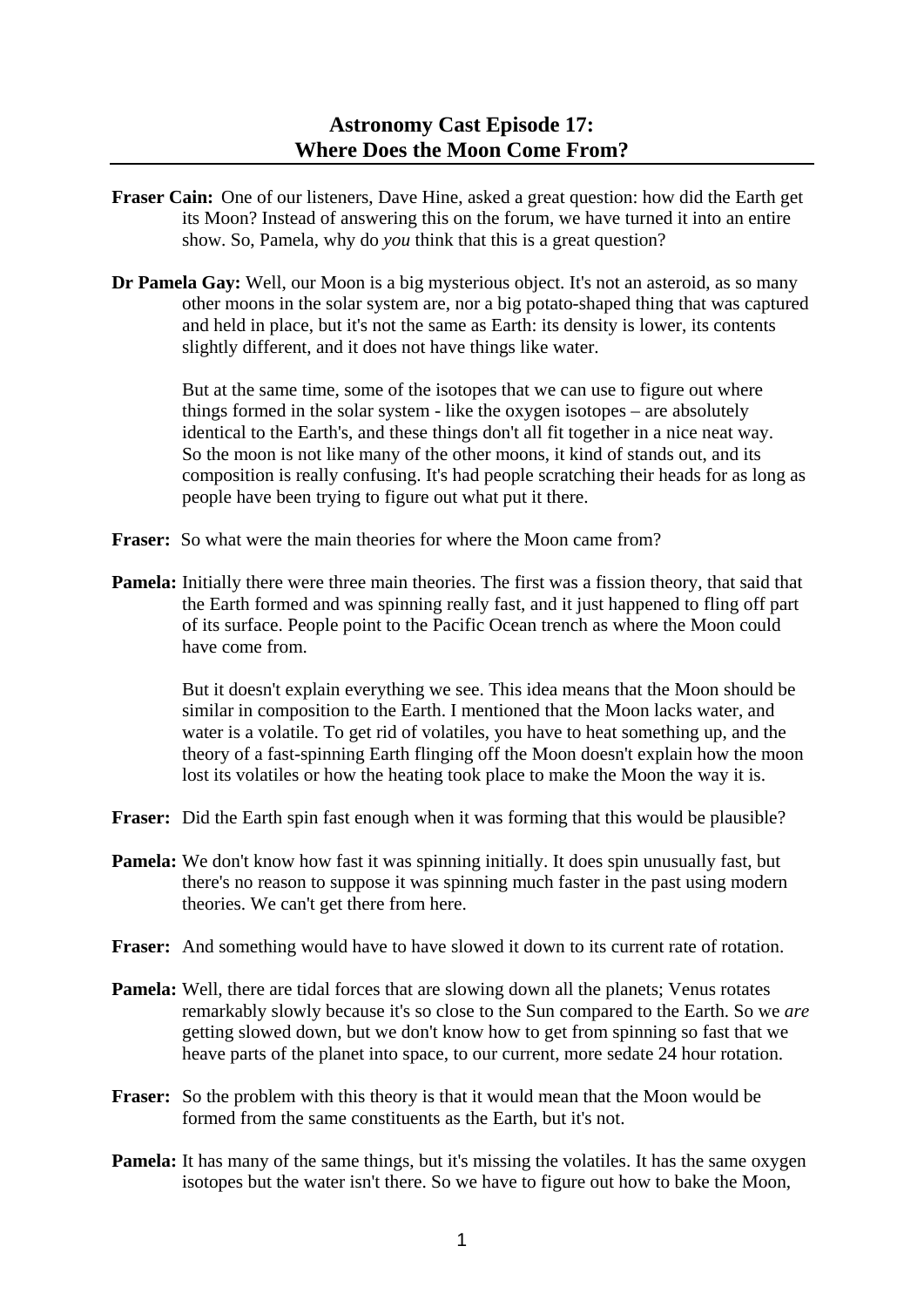and this doesn't explain it.

- **Fraser:** So it's as if, once the Moon had formed, nothing would have been hot enough to give it that final baking to remove the volatiles.
- **Pamela:** It needed to be put under a sun lamp that didn't also affect the Earth.
- Fraser: ...because we would have lost our volatiles as well. OK, so next step!
- **Pamela:** So then there's the capture theory: you have the Earth and Moon formed near to each other so that they are made of similar things and they gravitationally pass and somehow the Moon grabs on to the Earth and starts orbiting.

 This all sounds good, but it doesn't quite work when you try to figure out how the orbits work. If there's something as big as the Moon that's coming towards the Earth, it must be moving really slowly in order for the earth's gravity to be able to grab hold of it. To get the Moon moving that slowly if it's on a normal orbit, you require a third large object nearby that gravitationally slows the Moon, and there's no third object.

- **Fraser:** I see. If the Moon was coming towards us so slowly, in most situations it would just be flung away, so you need a third big body and in the interactions between the three you can end up with the Moon going around the planet.
- **Pamela:** And that third body isn't there. The Earth and Moon had to be formed at very close to the same distance from the Sun in order for them to have the same isotopic abundance of oxygen in both worlds. This [theory] doesn't take into account how the Earth and the Moon could have the same oxygen isotopic abundances, nor is there any third body.
- **Fraser:** So that's out! Next?
- Pamela: The next theory's the condensation theory: the Earth and the Moon formed where they are, out of the same stuff and they're in the same place and everything seems to be accounted for, but it's not. The problem is, that you end up with the Earth and the Moon having the same isotopic abundances, but you still haven't baked the moon, so our problem with the lack of water in the Moon is still there.

 You also create a new problem: the Moon does not have an iron core like the Earth does. It has a really low density compared to the Earth, and if you have two things forming out of the exact same distribution of materials, how do you get two things that don't have the exact same composition? How do you form the Earth with an iron core but the Moon without an iron core?

**Fraser:** So if they had formed out of the same cloud of material, some would have ended up on the Moon, and some on the Earth, but they would have been distributed quite equally.

Pamela: Exactly!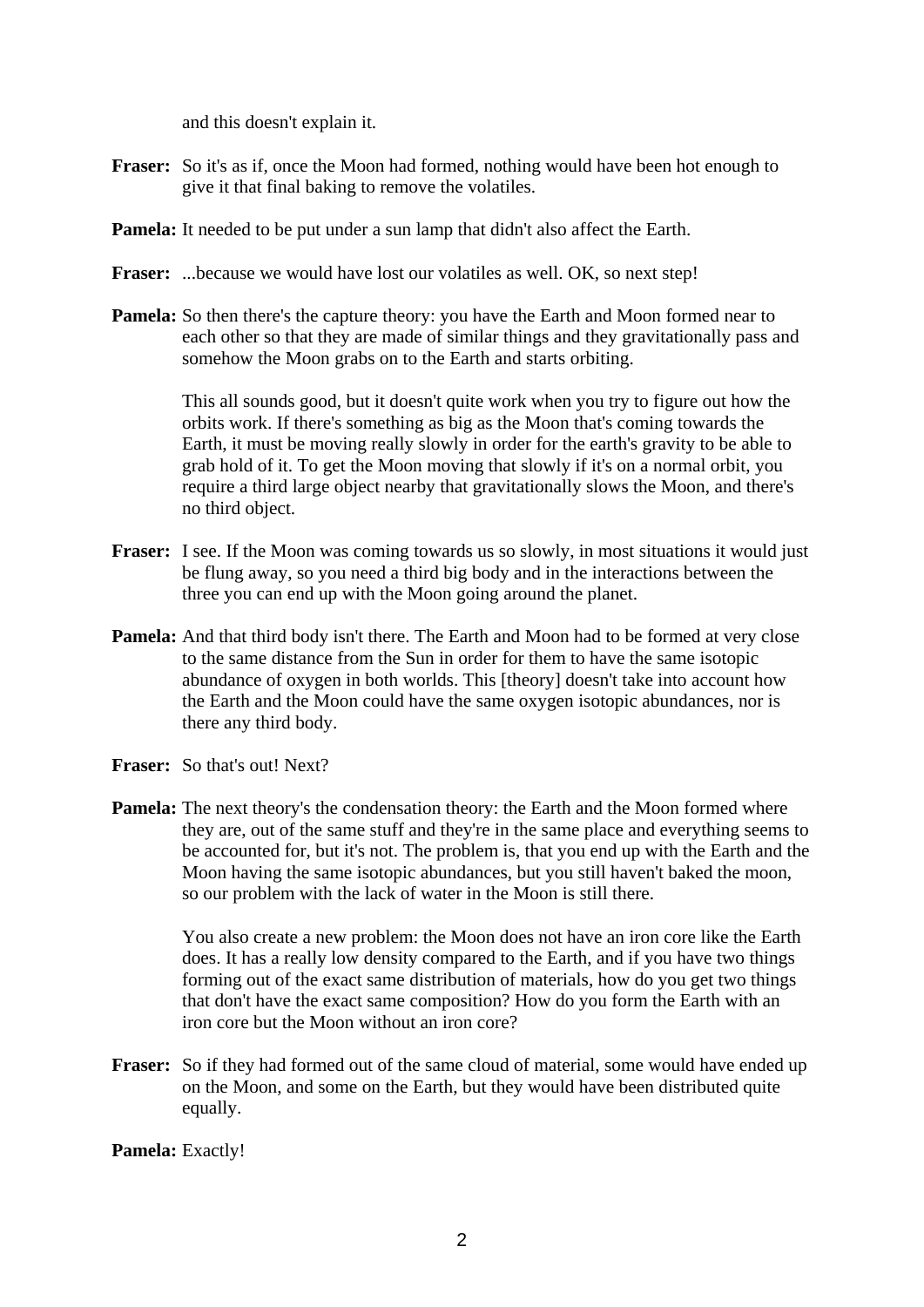**Fraser:** But then you're still not explaining why the Moon got baked and the Earth didn't.

**Pamela:** Yes, so with the condensation theory you get the same isotopic abundances, you get them in the right place, but how do you form it such that they don't have the same composition in terms of iron, and how do you bake it to get rid of the water?

 So, three theories, and none of them match all of the observables. We have a lot of the scientific community scratching their heads.

- **Fraser:** OK, so how did our current thinking come about then?
- **Pamela:** Well, in the mid '70's, after all the lunar rocks dashed all of our hopes (because now we knew what the moon was actually made of), scientists sat around, scratched their heads and started talking to one another and the idea of a giant impactor came up.

 So, what if you take a giant hunk of planet about the size of Mars or, for instance, take Mars' evil twin and put it on an orbit very similar to the Earth's orbit but not identical, such that the two of them end up colliding with one another?

 Well, assume this Mars object hits the side of the Earth with a speed relative to the Earth of 10 kps (so they're both orbiting the Sun going at a bazillion miles an hour, but the difference between their two velocities is such that the Mars object catches up to the Earth at a closing rate of 10 kps), then you can end up with a giant splash.

 The heavy parts of the two planets collapse down, form a big iron core, and the light parts of the planets – the mantle, the crust – get flung up and form a disk around the Earth and - over time - that disk coalesces into a moon.

- **Fraser:** Right, so I guess that solves some of your problems, because you can keep the heavy material in the Earth, and you've got the lighter material that splashed out, and a reason why the Moon got baked.
- **Pamela:** It's the energy from the collision that baked out the water from the parts that got splashed. So, basically, the high energy got the \*expletive\* smashed out of its stuff, thrown into space, all of the water, all the volatiles come out of it, it forms a disk and that disk – over time – builds itself into the Moon. And the time period over which this happened was probably only about a year.
- **Fraser:** So what would have happened to the Earth then?
- **Pamela:** The entire surface of the Earth would have gotten redone. The core of the Earth would have been redone. Our entire planet changed itself when this happened: we went from being smaller to being suddenly larger, we became much denser in the centre and we lost some of our mantle – it became the Moon. It was a point at which the Earth was essentially erased and started over.
- **Fraser:** So it would have been absolutely catastrophic if there had been life on Earth.
- **Pamela:** This was potentially the biggest impact that has happened in our entire solar system in terms of the effects of what happened. This was during the period of the Great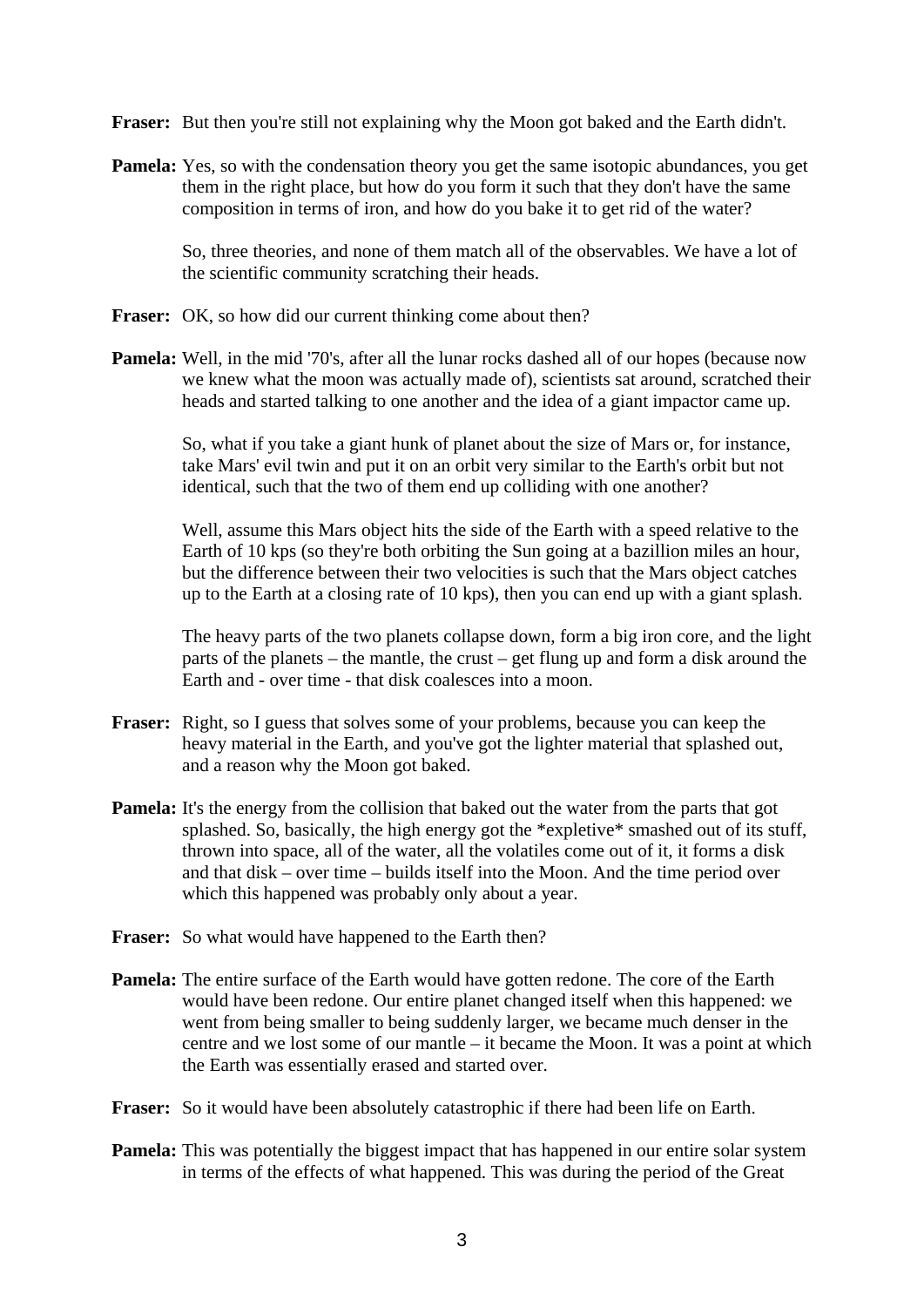Bombardment, or Heavy Bombardment (most likely the Late Heavy Bombardment).

 While everything was going on, you have comets and asteroids crashing into things, and in this case we had another planet crash into us, which is rather catastrophic. It hit the reset button, and everything on Earth got to start over again at that moment. But what was cool, was that the Moon that we were given potentially allowed life to exist on our planet.

 Our Moon is basically the great attractor of all things that want to hit the Earth. Its is completely covered in craters, most of which represent the catching of some object that might otherwise have hit the planet Earth.

We also have tides, which aren't just fun to play in and surf on, they also slosh about the oceans, and who knows what effect that has on the evolution of biological life on the Earth.

 So, not only did it hit the reset button, it started the planet Earth on a completely different direction.

- **Fraser:** Now, apart from not looking so battered, would the Moon have looked very similar to what we see today?
- **Pamela:** Well, it would have been much smoother, it wouldn't have had the Old Man in the Moon lava basins that we see now. It took time for all of those things to form.

 No one is exactly sure why the lava flows on the Moon are the way they are, lots of people have tried to figure out why the dark features that we see as the Old Man in the Moon are predominantly on the side of the Moon that faces the Earth, and no one can really explain why that is the case.

 They're not the lowest points on the planet, and basic physics does not allow us to get an exact solution that says it's because that's where there is higher gravity from the earth; there's just not that much difference in gravity. But it took time for all those volcanoes to erupt for unknown reasons predominantly on the side of the Moon that we see all the time.

 We also would have had a completely smooth Moon initially; it took time for all the craters to build up on the surface.

- **Fraser:** Why do we see only one side of the Moon?
- **Pamela:** It's because of something called tidal locking. The Moon creates tides on the Earth. Its gravity pulls on the Earth such that the gravitational pull is higher on the side closest to the Moon and lower on the side furthest from the Moon, and this squishes our planet a little bit.

 The same thing is happening on the Moon; the Moon is getting squished a little bit and, if the object is rotating, the rotation carries the bulged part (the squished-out, flat part) away from the other object. So as we rotate, the high tides are slightly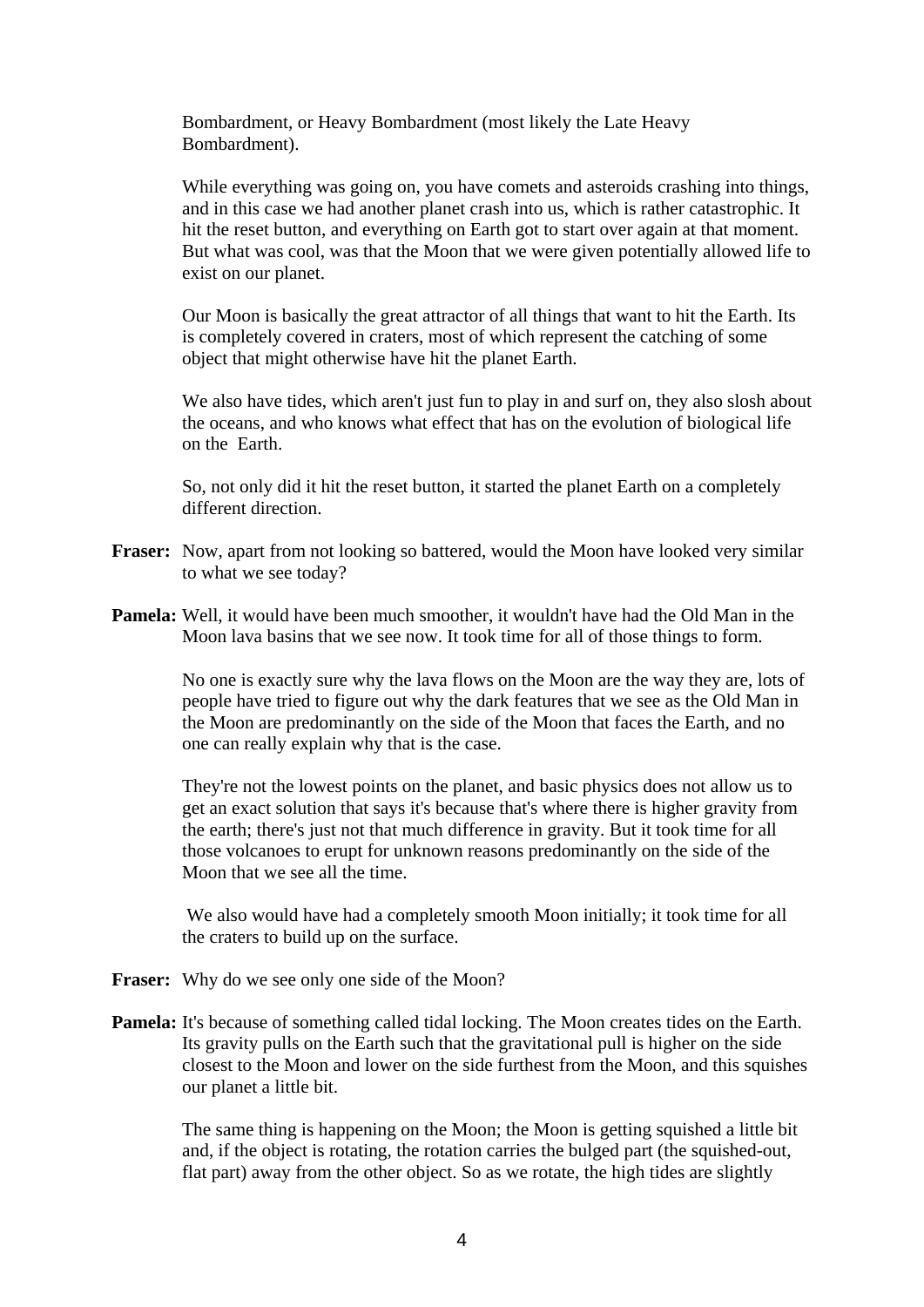ahead of the Moon's position.

 Now, the Moon is pulling on those bulges, trying to prevent them from rotating away. The Moon is a smaller object, so the effect of a pull on a bulge on the Moon is much more dramatic and so initially the Moon was probably rotating compared to where we stand on the Earth. Currently, it does rotate relative to the stars, so the Sun gets to see every face of the Moon during every lunar cycle, but we only see the exact same side because our gravity has locked it in the place. If it was rotating, it would squish out and we would grab the bulge and pull on the bulge so that the bulge was always faced towards us.

 The Earth is getting slowed down currently; as we rotate, the Moon pulls on our tides. It pulls on the high tides,even the rocks have tides: did you know that mountains can move by as much as 30 centimetres as they get pulled towards the Moon?

- **Fraser:** I had no idea!
- **Pamela:** It's one of those cool things. We see the ocean tides, but the mountains are moving as well.
- **Fraser:** So was there a time, long ago, when the Moon freely rotated? I guess it would have been a lot closer to us, right?
- **Pamela:** It would have been a lot closer. Due to conservation of momentum and a lot of other neat stuff, the Moon was initially closer but, as we've been slowing down its rotation, it has been been moving faster in its orbital velocity, so its been slowly creeping further and further away from the Earth.
- **Fraser:** How fast is it moving away from us?
- **Pamela:** Only a couple of centimetres a year, but it adds up in time, and what's neat is that we can actually measure this using lasers. There's a group out at McDonald Observatory in West Texas out in Fort Davis, that shoot giant green lasers off the mirrors that the Apollo astronauts planted on the Moon, and they measure the amount of time it takes the laser light to go up to the Moon and come back, and they an measure the distance to the Moon to just millimetres and they can measure changes in the orbit and very minute changes in the distance of the Moon from year to year.
- **Fraser:** But if the moon is moving away from us, how is it that the Moon and the Sun are the same size in the sky? We can have a total eclipse of the Sun and the Moon just perfectly covers the Sun.
- **Pamela:** This is one of those strange coincidences. In general in science we say that we do not live in a special time or place, but when it comes to the Moon and the Sun, we actually do live in a special time.

 In the far distant past, when there were probably no human beings walking on the Earth, the Moon appeared much larger in the sky and could more than cover the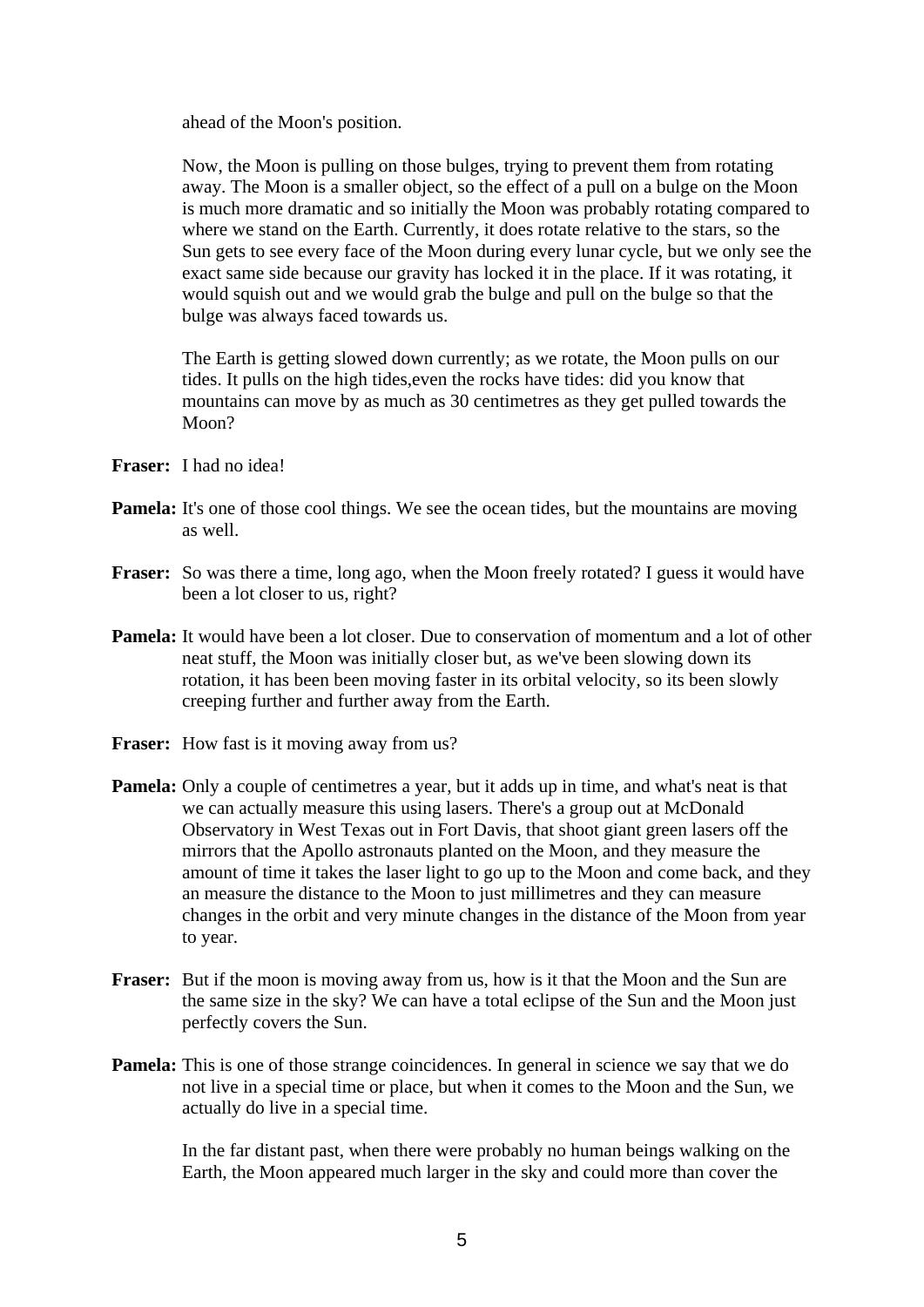face of the Sun when it passed in front of it but now, as the Moon's moving further and further from the Earth, it's getting smaller in size.

 Currently we have two types of solar eclipses: one is a complete, and the other is an annular eclipse.

 With an annular eclipse, the Moon is further away from the Earth in its orbit, and it only sort of covers the Sun, and you end up with this small annulus of the Sun visible around the Moon. In time, that's going to be the only type of solar eclipse we ever get.

 Currently, when the Moon is on the closest part of the orbit, if it happens to be a new moon that exactly lines up with the Sun, you get a full solar eclipse, but eventually, when the Moon is at its closest position to the Earth, it will no longer be able to block the Sun, so we'll always have this doughnut of Sun left behind during a solar eclipse.

- **Fraser:** Have there been any other examples of these kinds of large collisions in the solar system that might explain other moons?
- **Pamela:** Well there are all sorts of examples of collisions all over the place. When we look at the asteroid belt - which is fairly close - some of the larger asteroids have small chunks of rock which orbit them. In some cases, those small chunks have been knocked off the parent asteroid and now orbit it.

 If you look at the distribution of what asteroids are made of, you see clumps where all of the asteroids are made of very similar materials, and were probably once a larger body that got broken up during collisions.

 As we look further out across the solar system, when we look at Pluto and Charon, there's a chance that there's another example of a place where something big got hit and turned into two smaller bodies.

- **Fraser:** So we've got a very similar situation there with the non-planet and the moon...
- **Pamela:** ...the dwarf planet and the other dwarf planet!
- **Fraser:** Yeah, where they have a similar type of material but one is lighter than the other. I guess we're going to wait for New Horizons to make it out there and help answer...
- **Pamela:** ... And the more we can learn about the other moons of Pluto and Charon, the more we'll know about that particular system.
- **Fraser:** So what does the future hold for our Moon? It's moving away from us, so what's in the far future?
- **Pamela:** Well, eventually the Earth is going to become tidally locked with the Moon as well. So if I can see the Moon and it's low down on my eastern horizon, you - who live further west – may not be able to see the Moon at all because it's over your horizon. So only half the planet will ever be able to see the Moon.